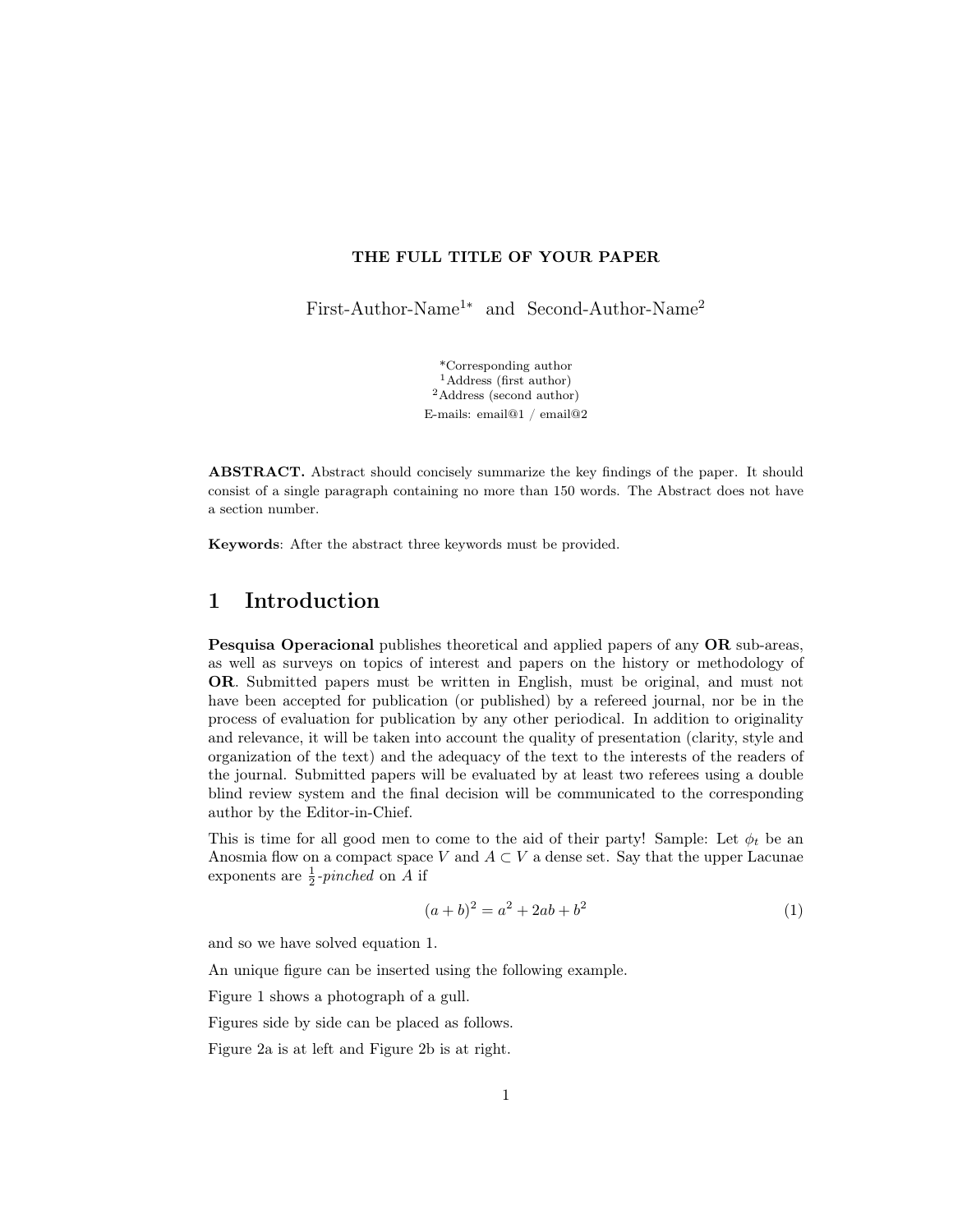

Figure 1: Place text here with your desired caption.



Figure 2: Figures side by side

An environment tabularx, an extension of tabular, creates a paragraph-like column whose width automatically expands so that the declared width of the environment is filled. Table 1 shows a minimal working example.

Table 1: Insert caption here.

| Case | Method#1 | $\mathrm{Method} \#2$ | Method#3 |
|------|----------|-----------------------|----------|
|      | 50       | 837                   | 970      |
|      | 47       | 877                   | 230      |
|      | 31       | 25                    | 415      |
|      | 35       | 144                   | 2356     |
|      | 45       | 300                   | 556      |

### 2 Previous work

A simple LATEX example of one author was written by Moretti (2003) and several authors by Bechara and Galvão (1986).

A book can be cited by Kleinrock (1975).

A much longer LATEX example was written by Maculan et al. (2003)

An example of technical report was written by Yanasse (1997).

#### 3 Results

In this section we describe the results...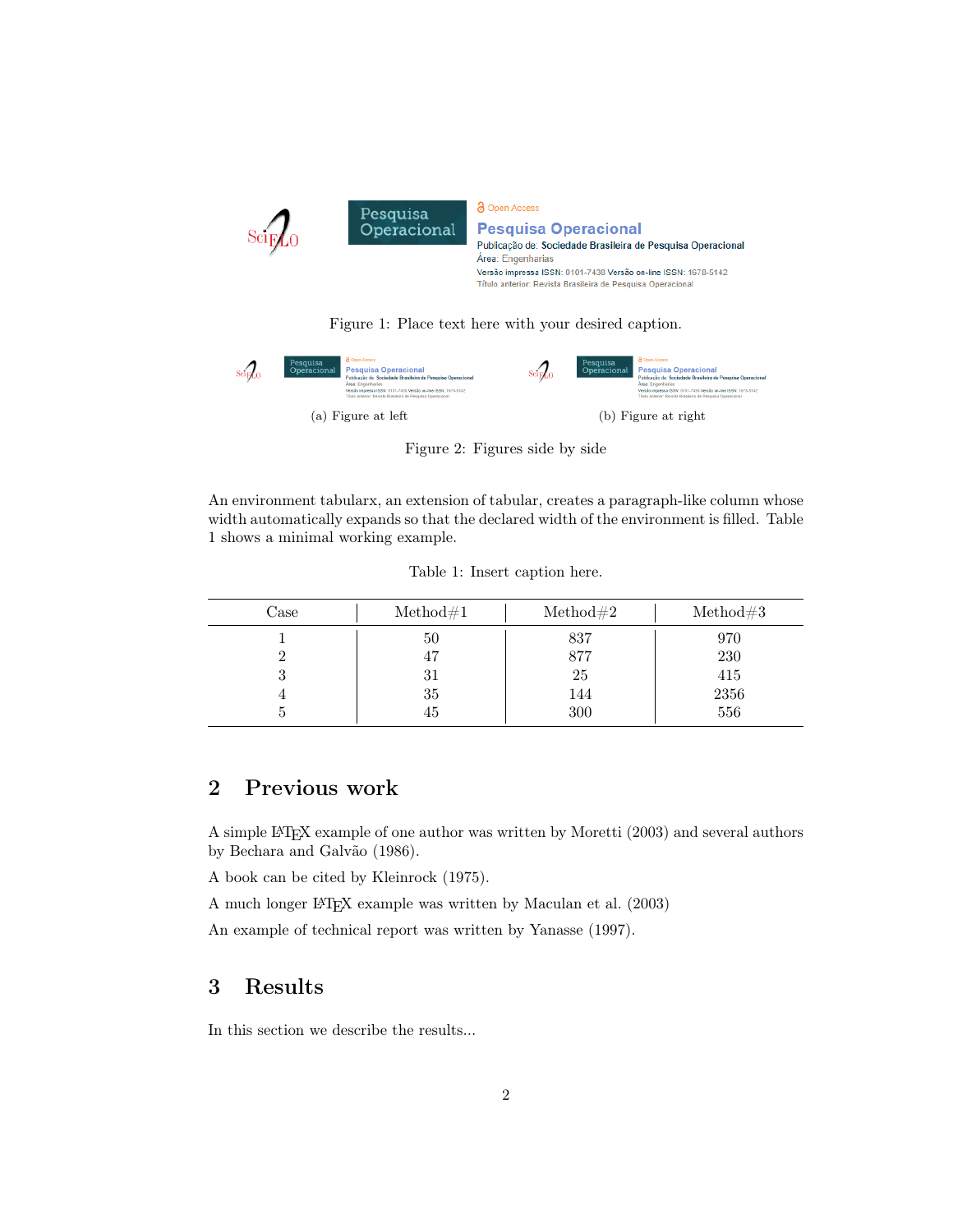#### 3.1 Case 1

An example of subsection...

# 4 Conclusions

We worked hard, and achieved very little...